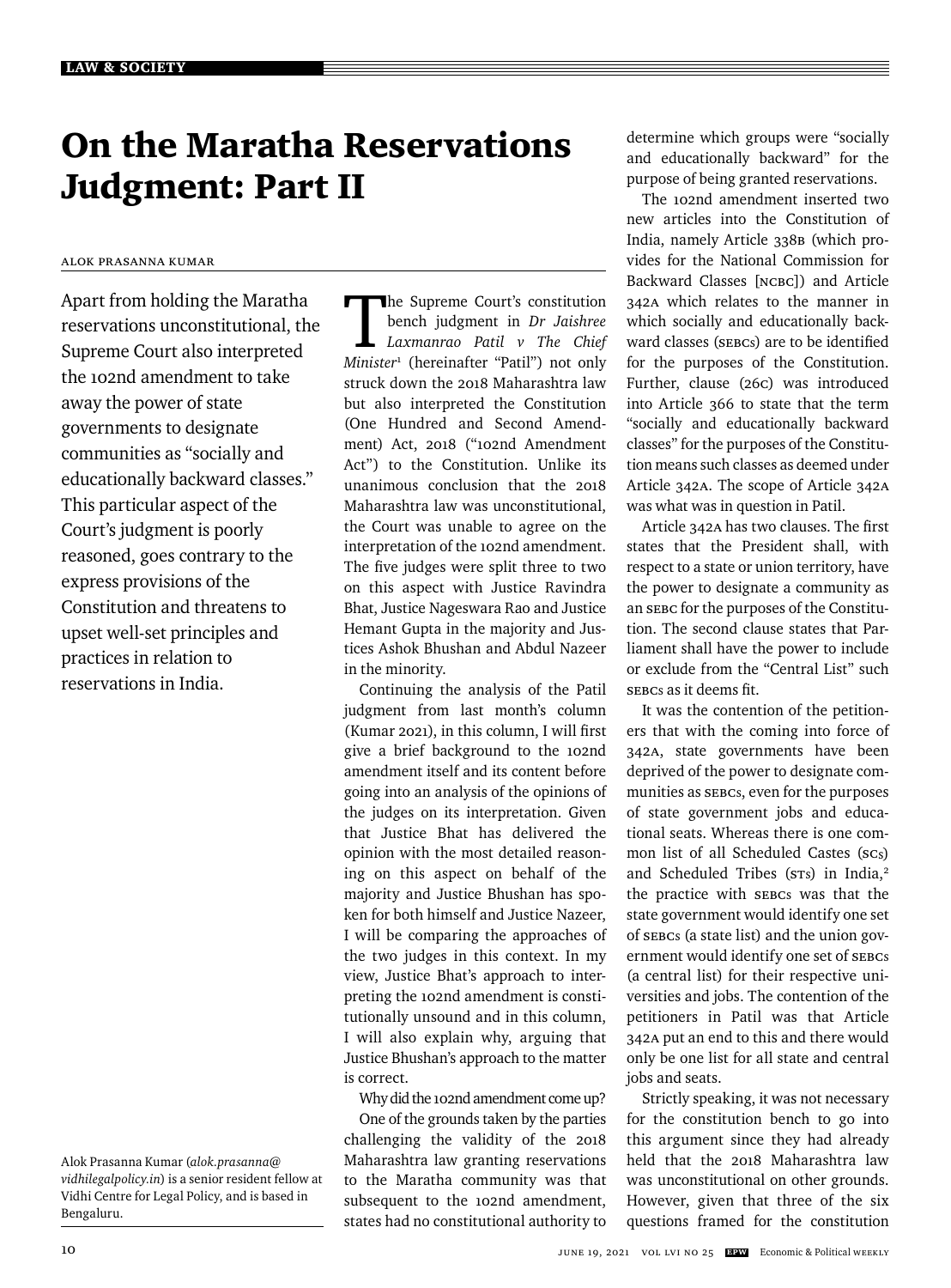bench included the interpretation of the 102nd amendment, the judges chose to go into the issue.

#### What the Supreme Court Said

On the question of how to interpret Article 342A, Justice Bhushan's minority opinion is fairly straightforward—relying on well-established principles of constitutional interpretation and looking at the intent of Parliament in introducing the said clauses, his opinion comes to the conclusion that Article 342A does not, in any way, intend to take away the power of the state government to identify its own list of SEBCs. 3 The "Central List," referred to in clause (2) of Article 342A only refers to the list prepared by the union government and cannot possibly mean to include a list for both states and the union.

Justice Bhushan notes two specific instances in which the union government has clarified the intent and purpose of the 102nd amendment. Once before the select committee of the Rajya Sabha<sup>4</sup> and once on the floor of the Rajya Sabha itself.5 In both instances, the union government and its representatives clarified that the 102nd amendment would not in any way take away the power of the state governments to identify SEBCs for the purpose of jobs and seats. Since the Attorney General for India also took the same position in court, Justice Bhushan has no difficulty in giving the intended interpretation to Article 342A.

However, Justice Bhat takes a dramatically different view. In his view, it is not necessary to look at the views of the union government in either the parliamentary committee or the floor of Parliament but a strict and literal interpretation should be given to the 102nd amendment. He agrees with the petitioner and concludes that the 102nd amendment did indeed intend to strip states of their powers to designate communities as SEBCs and therefore, the Maharashtra government's 2018 law granting reservations to Marathas was illegal.

However, the immediate implication of this line of reasoning is also that all state legislation and orders which identify SEBCs also stand immediately voided. While the union governent itself took pains to paint that all such legislations would not be voided when the 102nd amendment would come into force, when the Court held thus, the legal effect would be that all reservations for SEBCs in all states would be null and void with effect from the date on which the 102nd amendment came into force. To address the enormous chaos this could cause, the majority effectively stays its own judgment till such time as the President comes out with a comprehensive list for all states as well.

In the next section, I will highlight the problems with the line of reasoning used in Justice Bhat's judgment.

#### Who Got It Right?

The majority's attempts at providing reasons for this bizarre conclusion are tortured and contrary to the well-established canons of constitutional interpretation. Nothing in the text of Article 342A indicates that states are deprived of their legislative powers to identify which are the socially and educationally backward castes—a power that is derived not from Article 16(4) but rather from Article 245 read with Article 246, Entry 41 of List II and Entry 25 of List I. 6 Nothing in Article 342A even remotely hints at limiting the legislative power of the state government to notify SEBCs. Such an express limiting of the power of the state being absent, it would not be open to the Supreme Court to read in such an implied limitation (or even extinction) of the power of the state government with respect to identifying SEBCs.7

On the other hand, Justice Bhat's opinion places great emphasis on the similarity in wording between Article 342A on the one hand and Articles 341 and 342 on the other. Articles 341 and 342 give the union the exclusive power to determine which community would be considered part of SCs and STs for the purposes of the Constitution.8 Likewise for clauses, on a surface reading, there is a similarity between the provisions in question. The definition of a "sc" and "s $\tau$ " for the purposes of the Constitution reads very similar to the definition of SEBC as inserted by the 102nd amendment. However, there is a crucial differencewhereas Articles 341 and 342 refer to "the list," Article 342A specifically refers to a "Central List."

The obvious implication of this is that the President issues the list of SEBCs with respect to each state and union territory only insofar as a "Central List" is concerned. This is also the interpretation that the union itself places on this clause. However, Justice Bhat brushes aside this interpretation holding that "Central List" means the list prepared by the President. This seems like an overly convenient reading of Article 342A where the words are similar to Articles 341 and 342, the same implications have to be given. But even where the words are clearly different, the rest of the clause must still be interpreted in the same manner as Articles 341 and 342!

Repeatedly it is mentioned that there is no need to make use of external material (such as committee reports and speeches in Parliament) to interpret the clauses in question because they are so clear. Yet, at the same time, pages and pages are expended to try and explain the meanings of words and phrases which are apparently so obvious!

### Conclusions

The Supreme Court's interpretation of the 102nd amendment therefore goes contrary to the text of the amendment itself, ignores the clearly stated intention of Parliament in passing such amendment and unsettles very settled practices and jurisprudence on the matter of reservations for SEBCs. Contrary to

# **Permission for Reproduction of Articles Published in** *EPW*

No article published in *EPW* or part thereof should be reproduced in any form without prior permission of the author(s).

A soft/hard copy of the author(s)'s approval should be sent to **FPW**.

In cases where the email address of the author has not been published along with the articles, *EPW* can be contacted for help.